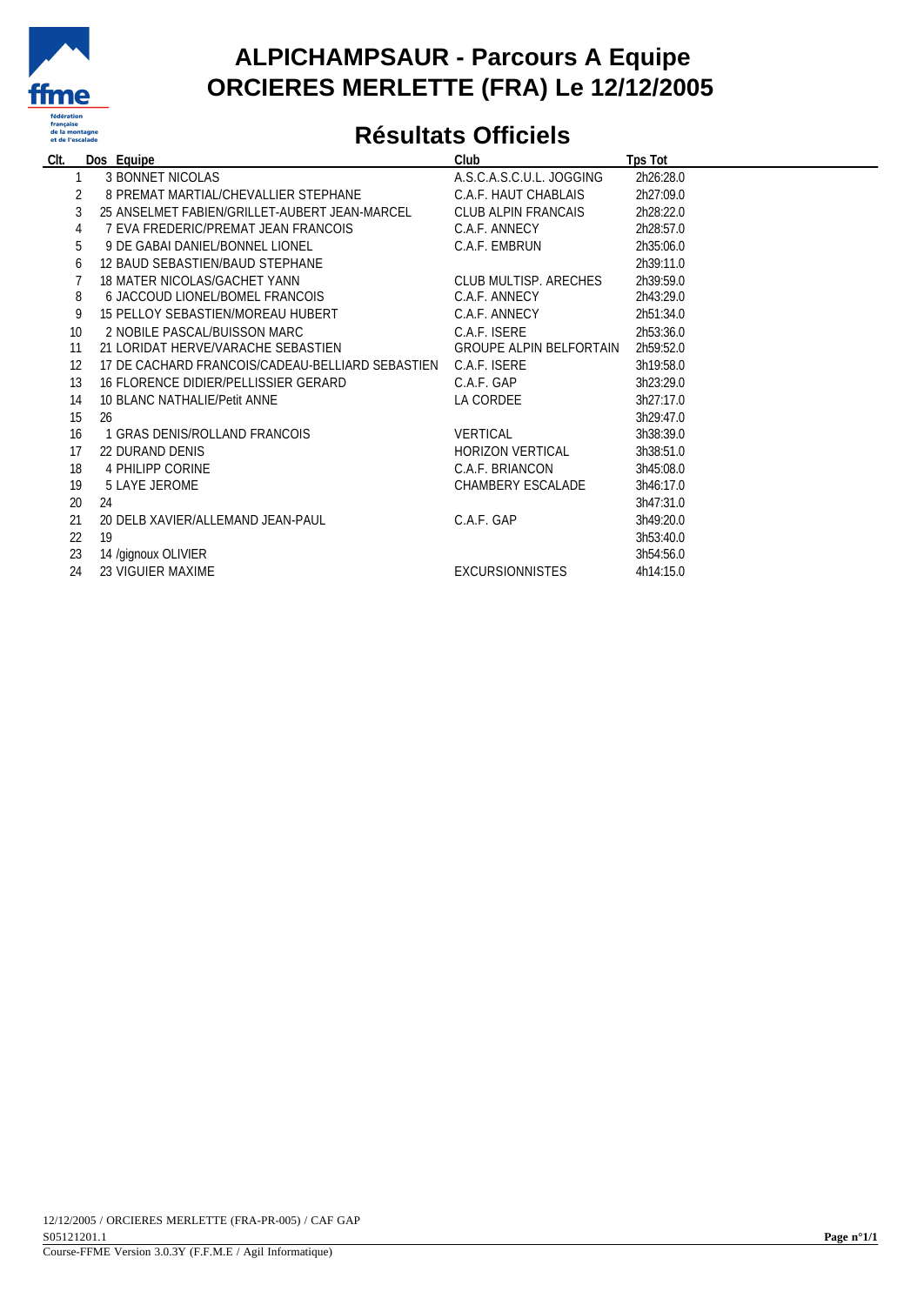

### **ALPICHAMPSAUR - Parcours A Espoirs ORCIERES MERLETTE (FRA) Le 12/12/2005**

# **Résultats Officiels**

| Clt. | <b>Dos</b>    | Code  | · Prénom<br>Nom - | An | Club                    | <b>Tps Tot</b> |
|------|---------------|-------|-------------------|----|-------------------------|----------------|
|      | $\neg$        |       | LESTUBIER NICOLAS |    | . UBAYE HAUTE<br>A F    | 2h50:08.0      |
|      | $\neg \wedge$ | 43575 | FERRAN BASILE     |    | F. UBAYE HAUTE<br>C.A.F | 2h52:48.0      |